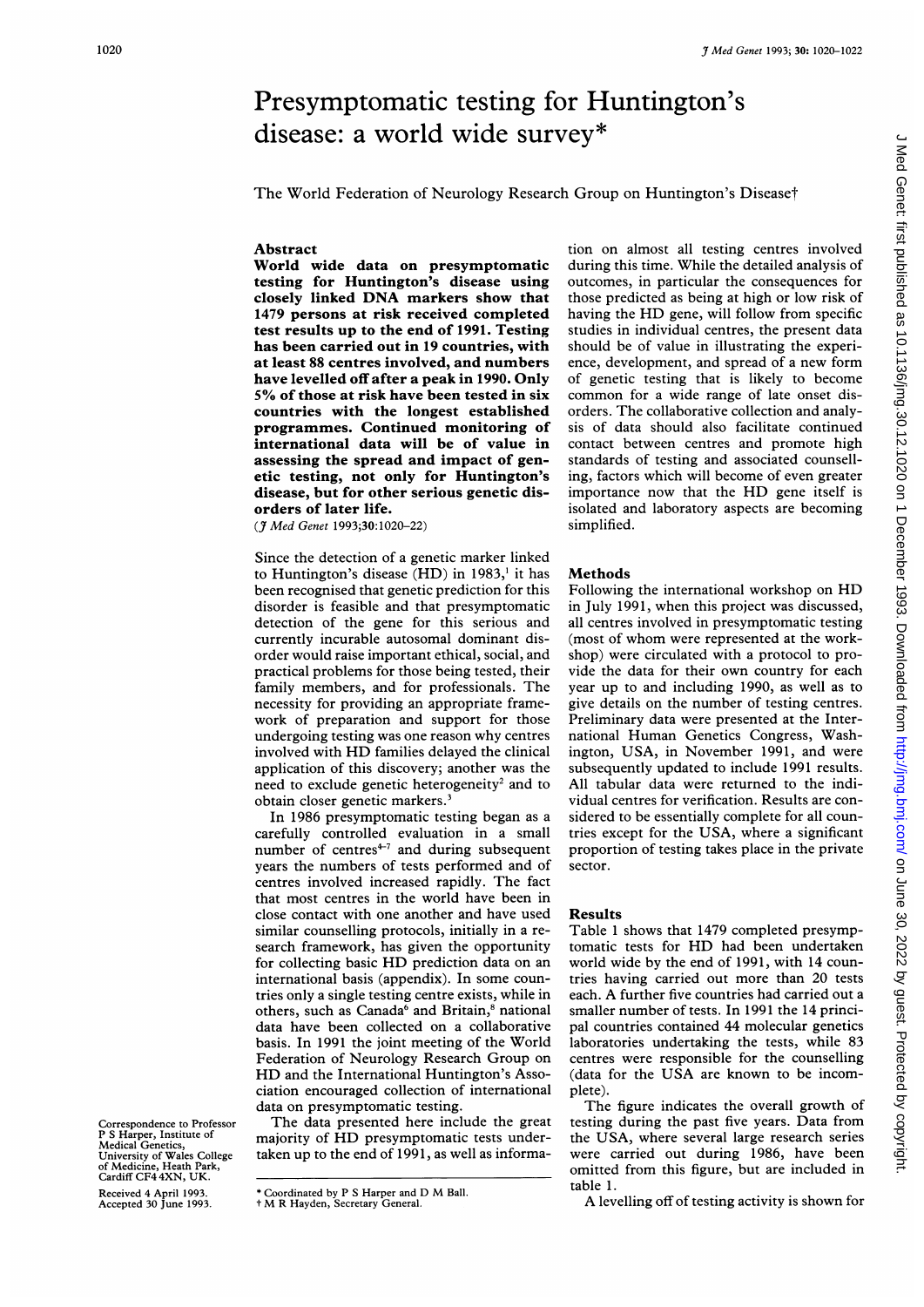Table 1 Completed presymptomatic tests for HD up to the end of 1991.

| Country        | 1986     | 1987           | 1988     | 1989     | 1990           | 1991                    | Total |
|----------------|----------|----------------|----------|----------|----------------|-------------------------|-------|
| Australia      | 0        | 2              | 4        | 8        | 19             | 35                      | 68    |
| Belgium        | 0        | 0              | 5        | 11       | 12             | 13                      | 41    |
| Canada         | 0        | 15             | 37       | 99       | 87             | 54                      | 292   |
| Denmark        |          | 0              | $\theta$ | 16       | 23             | 12                      | 51    |
| Finland        | O        | 0              | 0        | 4        | $\overline{c}$ | 2                       | 8     |
| France         |          | 0              | 0        | 0        | 26             |                         | 33    |
| Germany        | $\Omega$ | 0              | $\theta$ | 3        | 13             | 12                      | 28    |
| Greece         | 0        | 0              | $\theta$ | 17       | 25             | 12                      | 54    |
| Holland        | $\Omega$ | 0              | 12       | 21       | 40             | 63                      | 136   |
| Italy          | 0        | $\theta$       | 15       | 9        | 18             | 31                      | 73    |
| Japan          | 15       | 10             | 14       | 15       | $\Omega$       | 0                       | 54    |
| Norway         | $\Omega$ | $\theta$       | $\theta$ | $\theta$ | $^{()}$        | 41                      | 41    |
| New Zealand    | 0        | 0              | $\theta$ | 0        | 0              | າ                       | 2     |
| South Africa   | $\Omega$ | 0              | $\theta$ | 0        | 0              |                         | 3     |
| Sweden         | $\theta$ | $\theta$       | $\theta$ | $\theta$ | 4              |                         |       |
| Switzerland    | $\theta$ | 8              | 20       | 2        | 12             | 11                      | 53    |
| United Kingdom | $\Omega$ | $\overline{c}$ | 43       | 110      | 100            | 71                      | 326   |
| USA            |          |                |          |          |                |                         | 201'  |
| USSR           | $\theta$ | $\Omega$       | $\theta$ | $\theta$ | 6              | $\overline{\mathbf{c}}$ | 8     |
| Total          | 15       | 37             | 150      | 315      | 387            | 374                     | 1479  |

\*Figure for USA represents tests performed up to the end of 1990.



Number of tests performed per year (excluding USA).

the years 1990 to 1991; a comparable pattern was seen when the analysis was confined to those countries that had begun testing before 1989.

No attempt was made in this survey estimate the precise risk resulting from ea prediction, but of the 1257 test results giving a significant risk alteration,  $460$  ( $36.6\%$ ) gave a raised risk, while in 797  $(63.4)$  the risk was reduced. In 249 cases  $(16.5\% \text{ of the overall})$ total), no risk alteration was possible.

### Discussion

It is clear from the data given here that presymptomatic testing for HD has now become an established service in many countries, wi

Table 2 Completed tests for HD in relation to numbers at risk (approximate estimates).

| Prevalence of HD                             | $4.0$ per $100000$  |
|----------------------------------------------|---------------------|
| Heterozygote frequency                       | $10.0$ per $100000$ |
| Total populations of countries involved      | 170 000 000         |
| Proportion of population aged 20 to 59 years | 90 000 000          |
| Total at risk aged 20 to 59 years            | 18 000              |
| Total number of tests in population involved | 892                 |
| Proportion of those at risk actually tested  | $5.0\%$             |

The data cover those countries for which testing started before 1989, excluding the USA, where test data are incomplete, and Japan whose prevalence is around 10 times lower than most oth<br>populations. See Conneally° and Harper *et al*l'' for details of calculation.

around 1500 persons from 19 countries having completed testing. This figure is likely to be a relatively small proportion of those who have requested testing initially, many of whom may have decided against proceeding with testing during the counselling process, while others will have had a pedigree structure not permitting testing by linked markers. It also represents an even smaller proportion of the total adults at risk for HD. If a mean prevalence of <sup>1</sup> 40 per 100 000 is accepted, equivalent to <sup>a</sup> heterozygote frequency of around 10 per 100 000, the frequency of first degree relatives at risk for HD will be about twice this (20 per  $100 000$ ). In the total population of around 170 000 000 covered by the six countries where systematic testing had started before 1989, and including only those between the ages of 20 and 60 years (just over half the total population from UK data), this would suggest <sup>a</sup> total number of around 18 000 persons at risk. Only 5% have so far actually completed testing (table 2). The 2:1 ratio of low risk to high risk results corresponds with that already reported by individual centres and reflects the fact that many of those being tested have an age adjusted risk of considerably less than their 50% birth risk, though other factors could also be involved.

The proportion of  $16\%$  for test results where no risk alteration was possible is likely to represent an underestimate, since many subjects with an unsuitable pedigree structure will have been filtered out from testing pro grammes at an early stage, while data on uninformative results were not recorded for the UK and some other series.

The rapid spread of HD predictive testing across the world has been facilitated by the close links existing internationally between those working on the disorder, both clinicians and scientists. There has also been close cooperation between professionals and lay groups involved in framing protocols for testing and counselling,  $112$  and in undertaking continuing evaluation of the results of testing programmes.<sup>13</sup>

The apparent plateau in testing demand for countries where programmes have been longest established is likely to reflect the elimination of a 'backlog' of tests on those who had been waiting many years for the opportunity; it should be feasible to predict future demand if this steady state continues in future years. It is questionable whether the continuing growth in number of testing centres (table  $3$ ) is necessary or appropriate if experience and quality are to be maintained in the face of a constant total number of tests.

The HD gene has recently been isolated;<sup>14</sup> this may cause <sup>a</sup> further increase in demand for testing when residual uncertainty of risk because of recombination and the need for DNA samples from relatives is removed by the identification of a specific mutation. This development will undoubtedly simplify the laboratory testing process, but carries with it the risk that adequate counselling may not be offered if testing were to be performed by centres able to offer simple PCR based tests